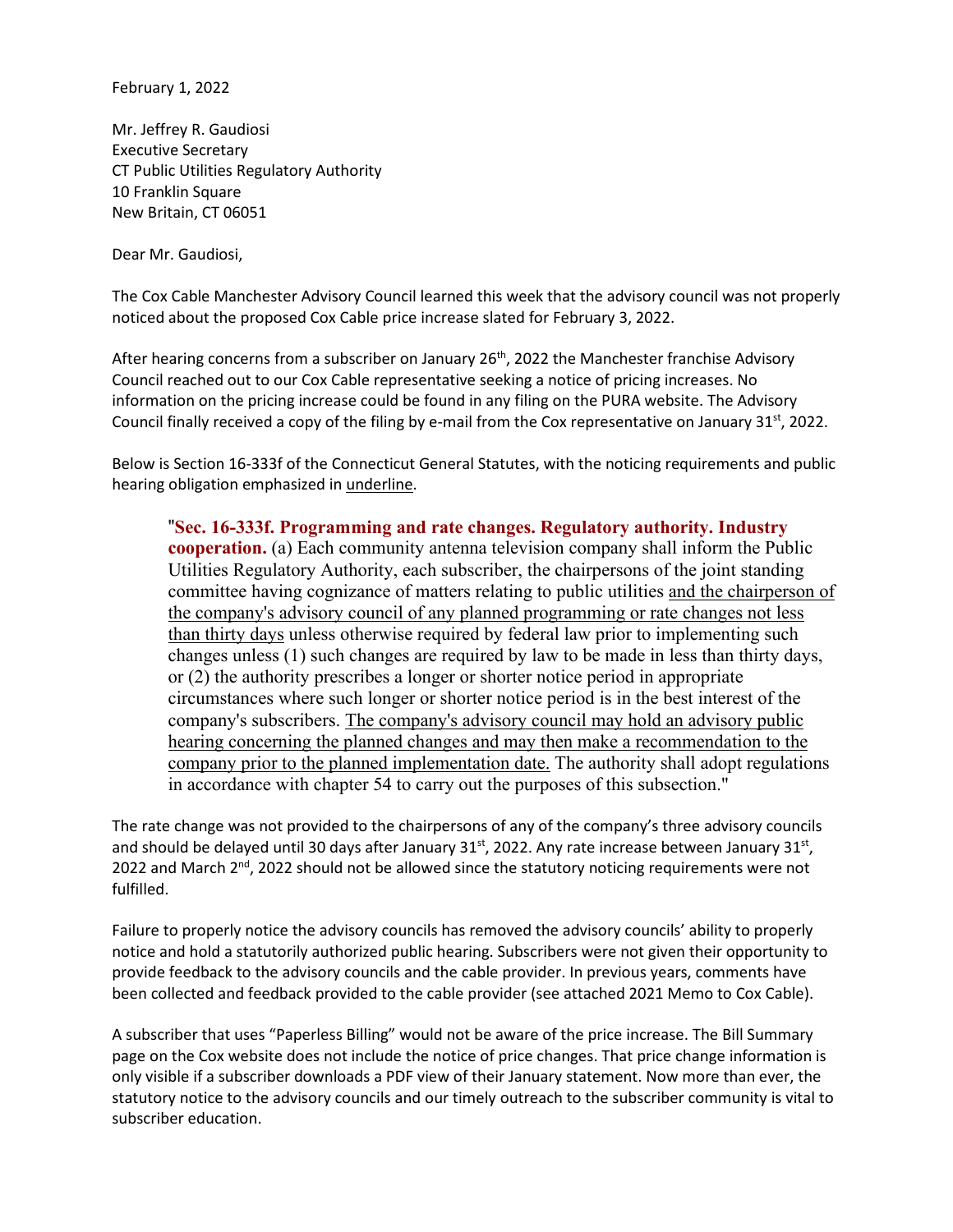We request that PURA orders a delay of the price change until 30 days after the proper noticing to the advisory councils per the requirements of the CT General Statutes. If that is not feasible, we ask that subscribers are credited the price change difference for the February 3<sup>rd</sup> to March 2<sup>nd</sup> on a future bill.

Thank you,

Eric Prause Chair, Cox Cable Advisory Council, Manchester Franchise PO Box 1146, Manchester, CT 06045 erprause@gmail.com

Copy: Office of Consumer Counsel Peter Talbot, Cox Communication Cox Cable Advisory Council, Enfield Franchise Cox Cable Advisory Council, Meriden Franchise

Attached: 2021 "CCAC Rate Change Public Hearing Response"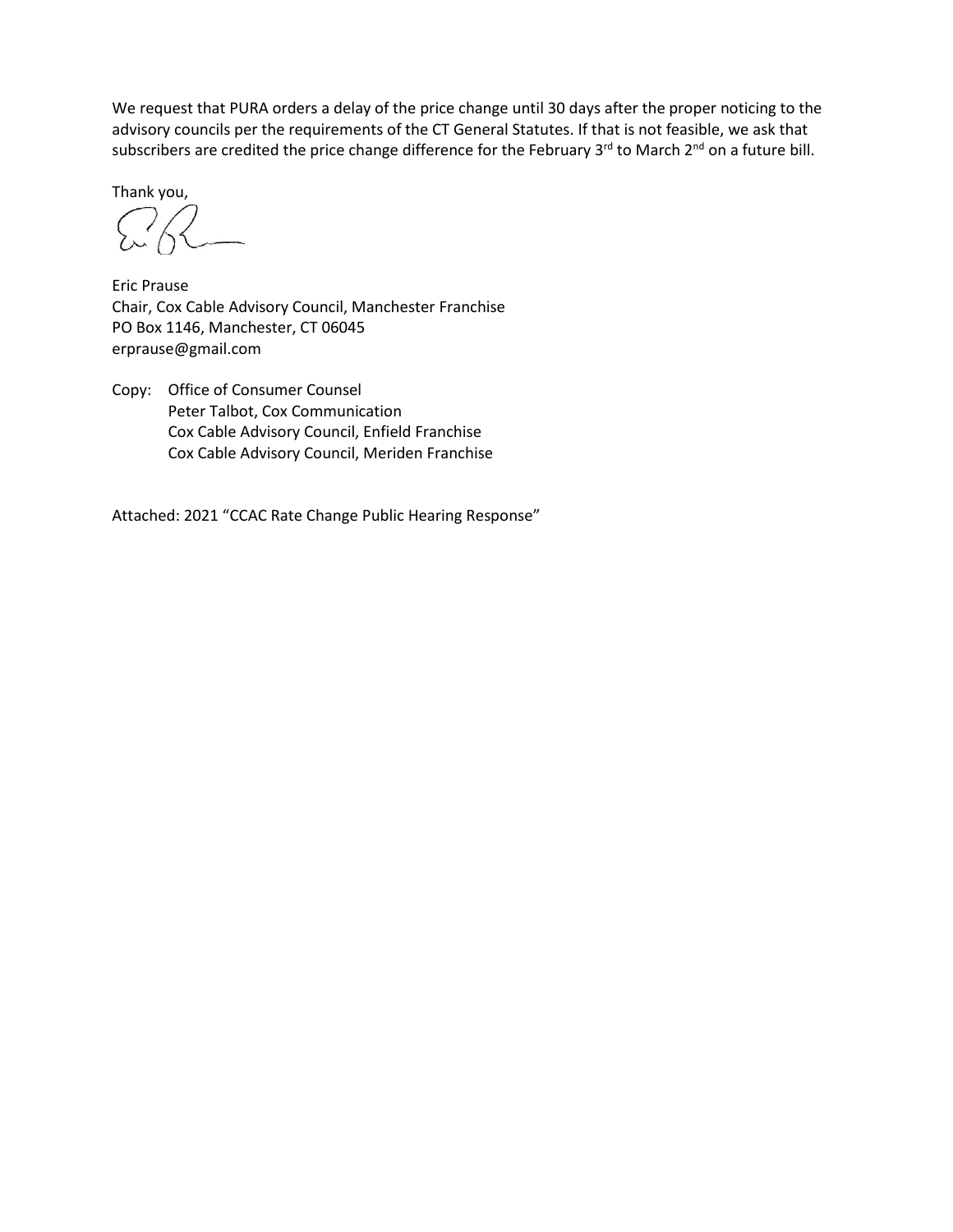Attached is the 2021 Rate Change Public Hearing Feedback and Recommendation to Cox Communication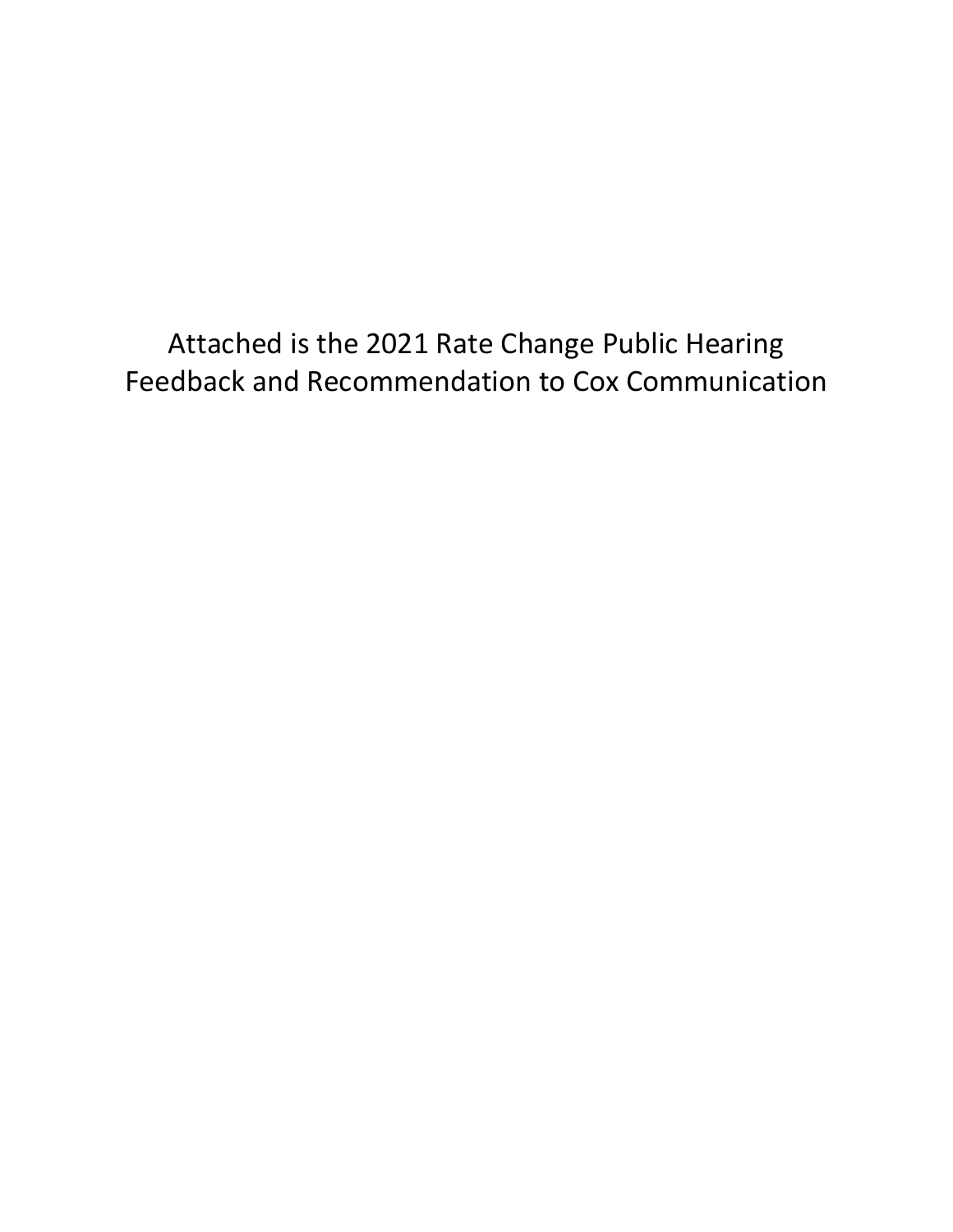#### Cox Cable Advisory Council Manchester, CT Franchise

February 2, 2021

Peter Talbot, Cox Government Relations

Dear Mr. Talbot,

The Cox Cable Advisory Council received the letter dated January 4<sup>th</sup>, 2020 regarding the proposed 2021 rate changes for video services effective February 4<sup>th</sup>, 2021. Pursuant to Section 16-331v of the Connecticut General Statutes, the Cox Cable Advisory Council representing the Manchester Franchise area held a statutory public hearing on January 28<sup>th</sup>.

The Advisory Council received comments from the public regarding the rate change. Attached is the written testimony submitted for the public hearing. Below is a summary of the comments:

- It was inappropriate to be "contemplating a rate increase during a global pandemic, when many people are struggling."
- It is "not the time to increase rate" when people are "struggling to make ends meet."
- The company should "focus on efficiency instead passing cost onto consumers."
- Others "recommend that this increase…be postponed until such time when life seems more normal."
- "In this economy, give us a break or keep as they are"
- Cox should "Freeze or lower" the pricing scale.

The Advisory Council is concerned about the rate increase on the lower tiers and while simultaneously reducing rates on upper tier services. **The Council is very concerned that the lowest tier is seeing a 20% rate increase while upper tier services are seeing a decrease.** Raising rates for the basic or lower tiers packages are more likely to impact the elderly and those on a fixed income and is not appropriate at this time.

Subscribers to higher video service tiers are more likely to afford to rate increases. Subscribers to lower tiers see video services as a utility and their cable subscription may be their lifeline to the world. Lower tier subscribers are more likely to be struggling to make ends meet and less likely to have alternate opportunities to receive video service (via Internet or satellite). Elderly and fixed income subscribers will need to pay this increase as part of their cable-phone bundle rate to keep home phones.

**Based on the public input and our own discussion, the Council recommends that this rate change be postponed until the pandemic resides.** The Council believes the increase, up to 20%, on the lower video service tiers is not appropriate at this time.

The Council further recommends that Cox reconsiders any future rate change structures. **Instead of decreasing upper tier rates while increasing the lower tier rates, all the rates should be kept the same**. If an overall rate increase is needed, it should be applied to higher tier and premium programming or as an equal percentage across all tiers.

Thank you,

Eric Prause Chair, Cox Cable Advisory Council, Manchester Franchise

Cc: Manchester Franchise Mayors, Enfield and Cheshire Franchise Advisory Councils, Mr. Gaudiosi PURA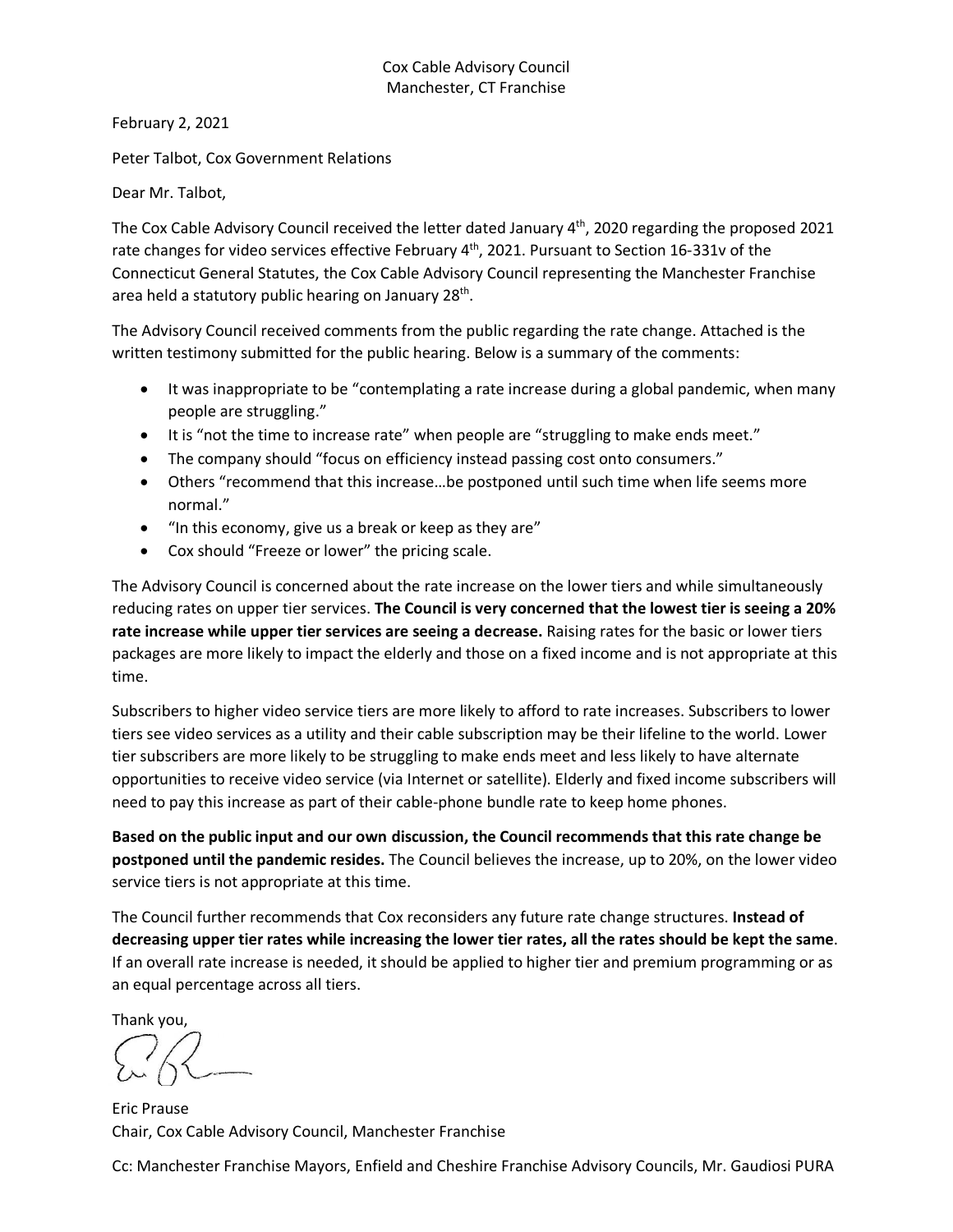|               | Form Submission                                                                                                                                                       |  |  |  |
|---------------|-----------------------------------------------------------------------------------------------------------------------------------------------------------------------|--|--|--|
| <b>Field</b>  | <b>Value</b>                                                                                                                                                          |  |  |  |
| IP            | 72.200.133.253                                                                                                                                                        |  |  |  |
| Date Time     | 2021-01-26 20:34:44                                                                                                                                                   |  |  |  |
| First Name:   | <b>Brandon</b>                                                                                                                                                        |  |  |  |
| Last Name:    | LaGrange                                                                                                                                                              |  |  |  |
| E-mail:       | Blagrange@gmail.com                                                                                                                                                   |  |  |  |
| Town:         | South Windsor                                                                                                                                                         |  |  |  |
| Your Message: | Being a new customer I've had to call numerous times for the same<br>issues almost every single time.                                                                 |  |  |  |
|               | Service is spotty fluctuating non-stop during the day.                                                                                                                |  |  |  |
|               | I think Cox should instead focus on efficiency rather then passing<br>costs onto customers.                                                                           |  |  |  |
|               | Comcast was a vastly different experience and I called a handful of<br>times over ten years. In contrast I've called Cox ten times and it hasn't<br>even been a year. |  |  |  |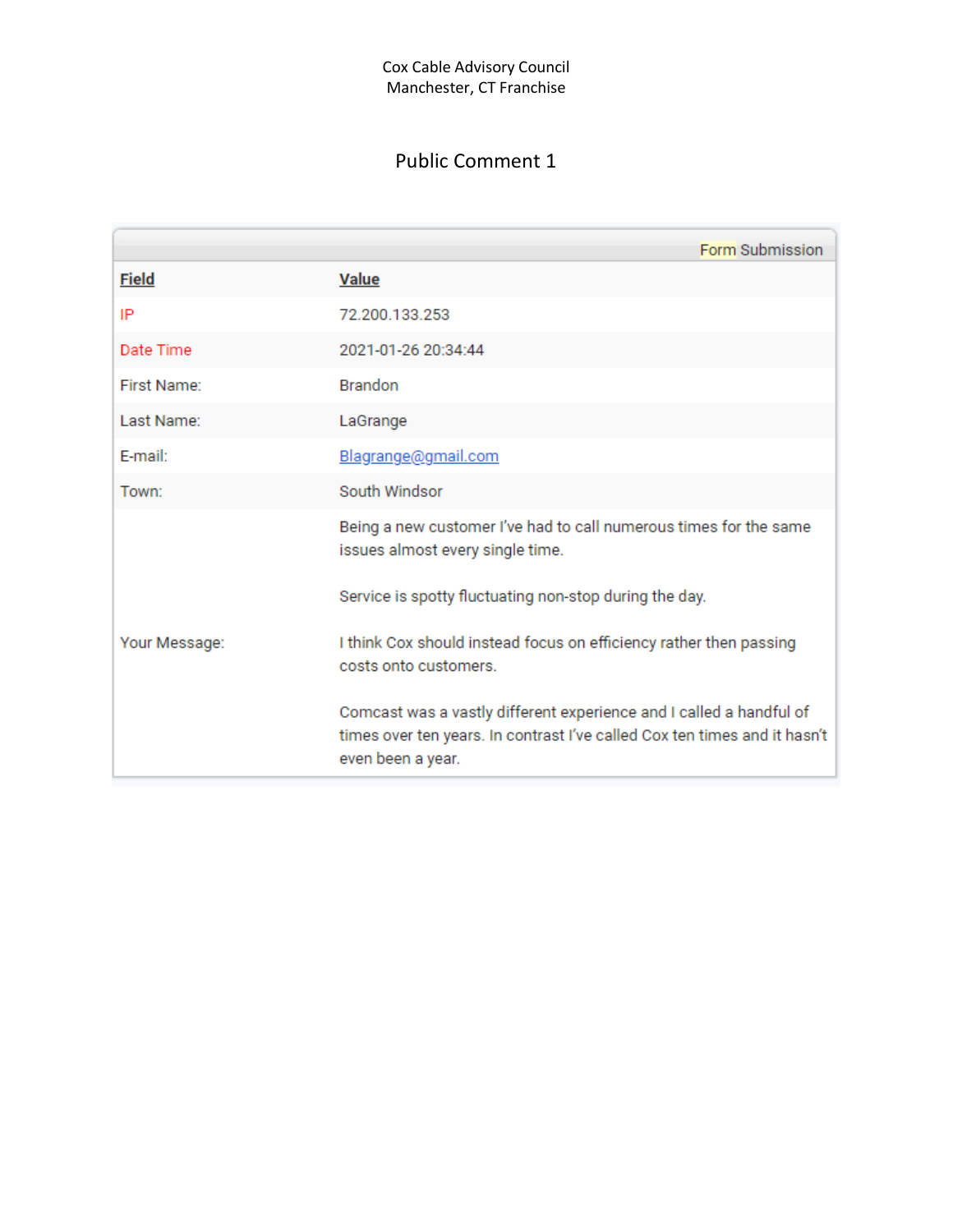|               | Form Submission                                                                                                                                                                                        |
|---------------|--------------------------------------------------------------------------------------------------------------------------------------------------------------------------------------------------------|
| <b>Field</b>  | <b>Value</b>                                                                                                                                                                                           |
| IP            | 72.221.98.240                                                                                                                                                                                          |
| Date Time     | 2021-01-13 22:51:39                                                                                                                                                                                    |
| First Name:   | Susan                                                                                                                                                                                                  |
| Last Name:    | Manser                                                                                                                                                                                                 |
| E-mail:       | samanser131@gmail.com                                                                                                                                                                                  |
| Town:         | Manchester                                                                                                                                                                                             |
| Your Message: | Please - your prices are high and in this economy when so many of us<br>are still with you - give us a break or keep as they are. Please do not<br>raise the rates at this time. Please and Thank You. |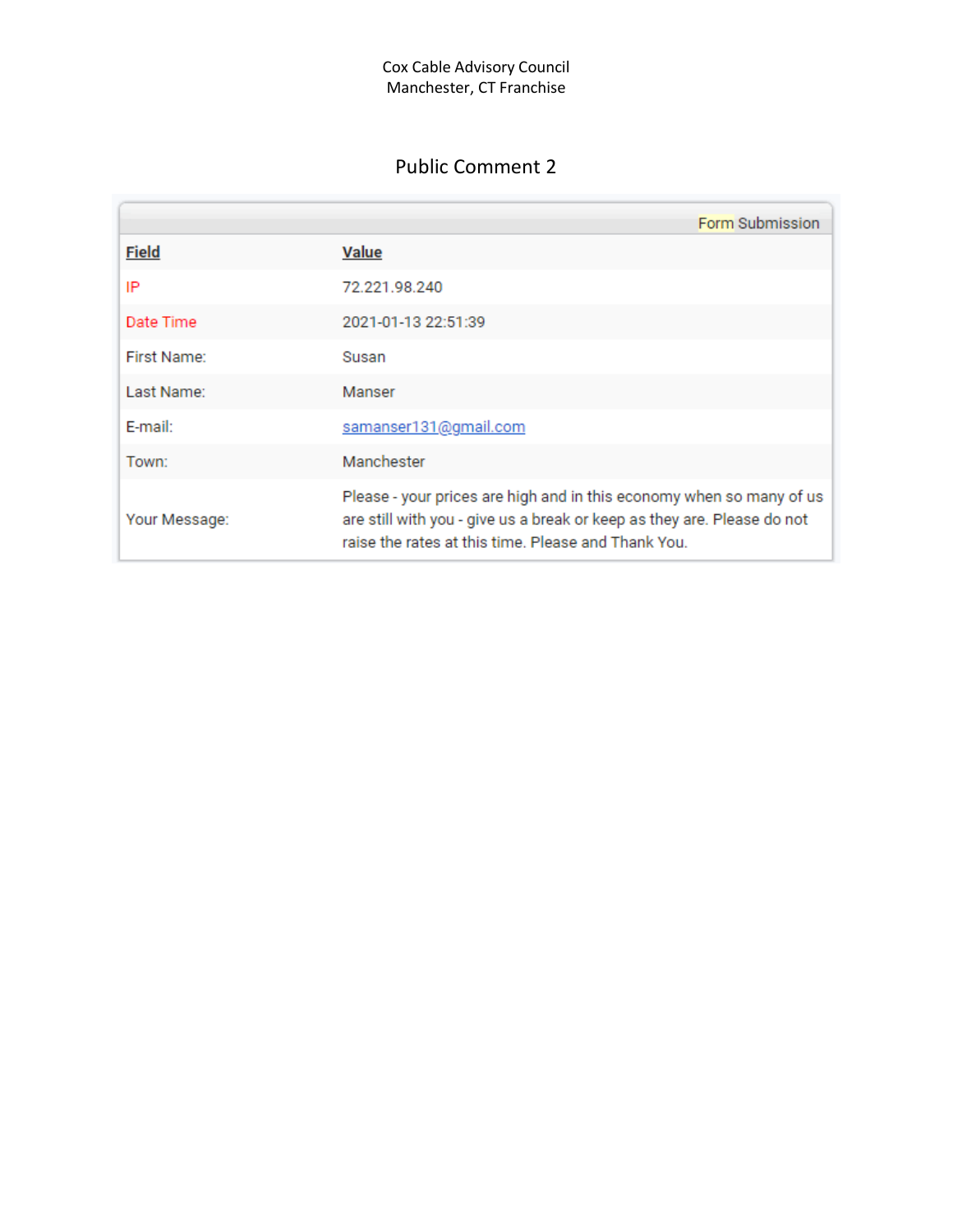|               | Form Submission                                                                                                                                                                               |
|---------------|-----------------------------------------------------------------------------------------------------------------------------------------------------------------------------------------------|
| <b>Field</b>  | <b>Value</b>                                                                                                                                                                                  |
| IP            | 73.100.148.25                                                                                                                                                                                 |
| Date Time     | 2021-01-27 08:30:28                                                                                                                                                                           |
| First Name:   | Sharon                                                                                                                                                                                        |
| Last Name:    | Mayock                                                                                                                                                                                        |
| F-mail:       | Smayock8@gmail.com                                                                                                                                                                            |
| Town:         | <b>Bolton</b>                                                                                                                                                                                 |
| Your Message: | We are already paying through the nose for cable! Please, please stop<br>this monopoly and either freeze or lower the cable rates! We really do<br>pay too much and no one is happy about it! |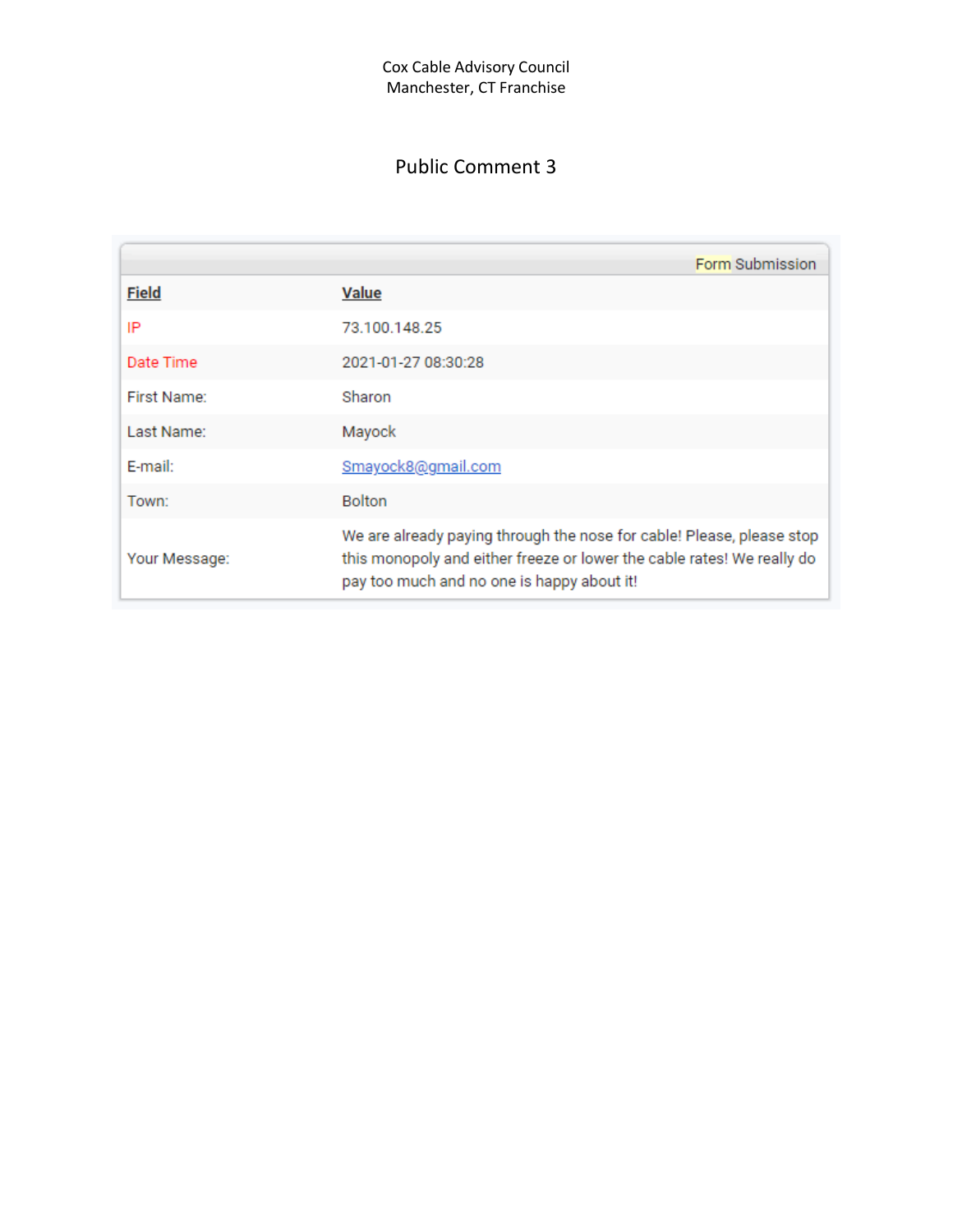|               | Form Submission                                                                                                                                                                                                                                                                                                                                                                                                                                       |
|---------------|-------------------------------------------------------------------------------------------------------------------------------------------------------------------------------------------------------------------------------------------------------------------------------------------------------------------------------------------------------------------------------------------------------------------------------------------------------|
| <b>Field</b>  | <b>Value</b>                                                                                                                                                                                                                                                                                                                                                                                                                                          |
| IP            | 72.195.142.140                                                                                                                                                                                                                                                                                                                                                                                                                                        |
| Date Time     | 2021-01-27 08:42:17                                                                                                                                                                                                                                                                                                                                                                                                                                   |
| First Name:   | <b>Bob</b>                                                                                                                                                                                                                                                                                                                                                                                                                                            |
| Last Name:    | Benson                                                                                                                                                                                                                                                                                                                                                                                                                                                |
| F-mail:       | Bubbamunson15@icloud.com                                                                                                                                                                                                                                                                                                                                                                                                                              |
| Town:         | South Windsor                                                                                                                                                                                                                                                                                                                                                                                                                                         |
| Your Message: | Big Companies like Cox Cable have taken advantage of the pandemic.<br>This is NOT a time to increase any rates. People are struggling to<br>make ends meet, kids are using more data with distance learning,<br>parents are teleworking. The cap on data that began in July has<br>forced customers to pay overages or increase plans. More increases<br>are forcing long term customers to seriously search for WiFi and<br>television alternatives! |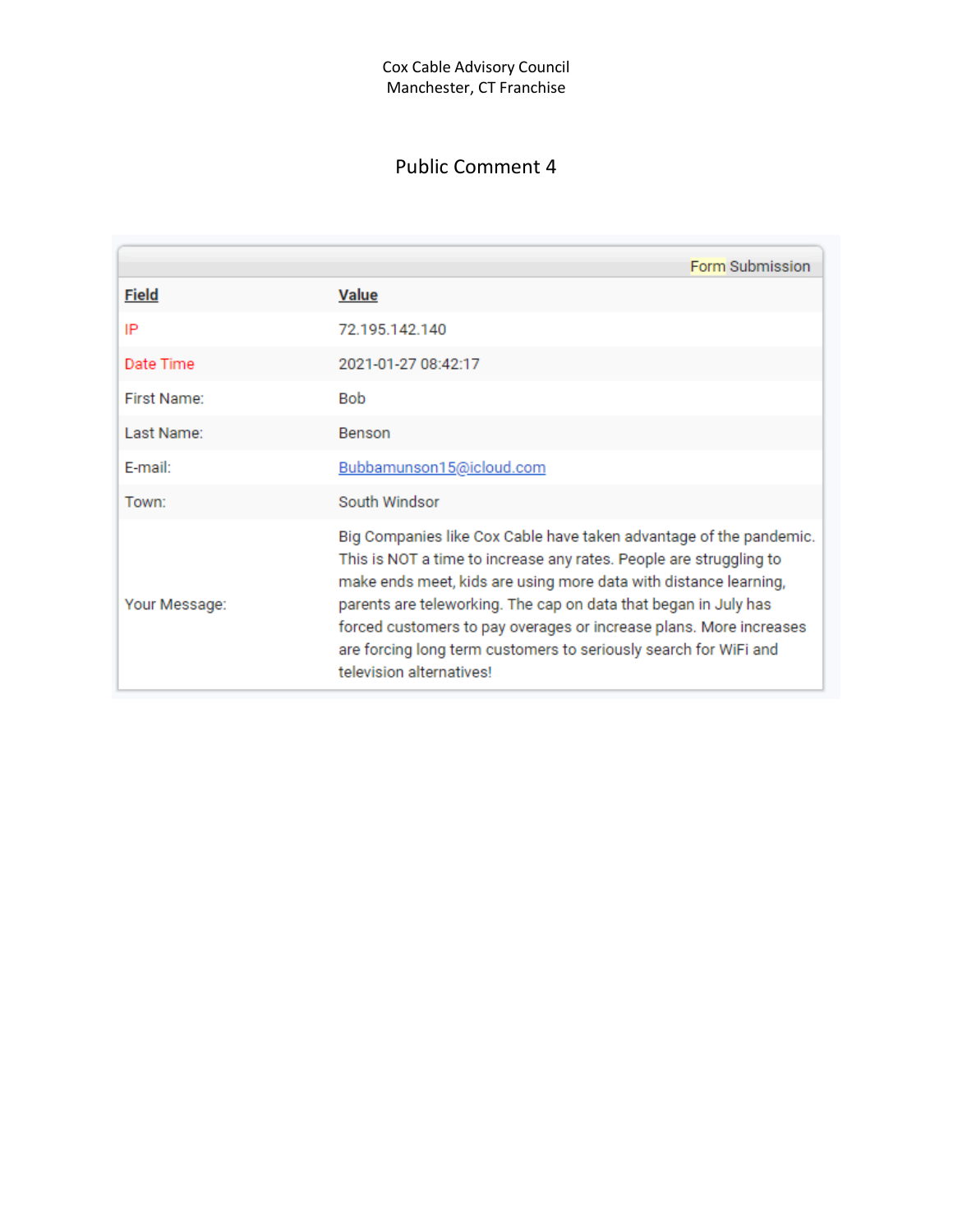#### Cox Cable Advisory Council Manchester, CT Franchise

### Public Comment 5

to me  $\sqrt{}$ 

Dear members of the Cox Cable Advisory Council,

Thank you for your service on the council and for holding a public hearing. Although I am a subscriber of Cox's Internet service, I no longer subscribe to their Cable TV service and am not directly impacted by the proposed increase. However, I do have concerns about any service provider contemplating a rate increase during a global pandemic, when many people are struggling through possibly the worst time of their life. A \$5.00 increase may seem really inconsequential to a company the size of Cox Communications, but it is real money to a lot of people, especially now. I urge the council to recommend that this increase and others that may be in consideration be postponed until such time when life seems more normal.

Sincerely,

Margaret Hackett 144 Haystack Road Manchester, CT 06040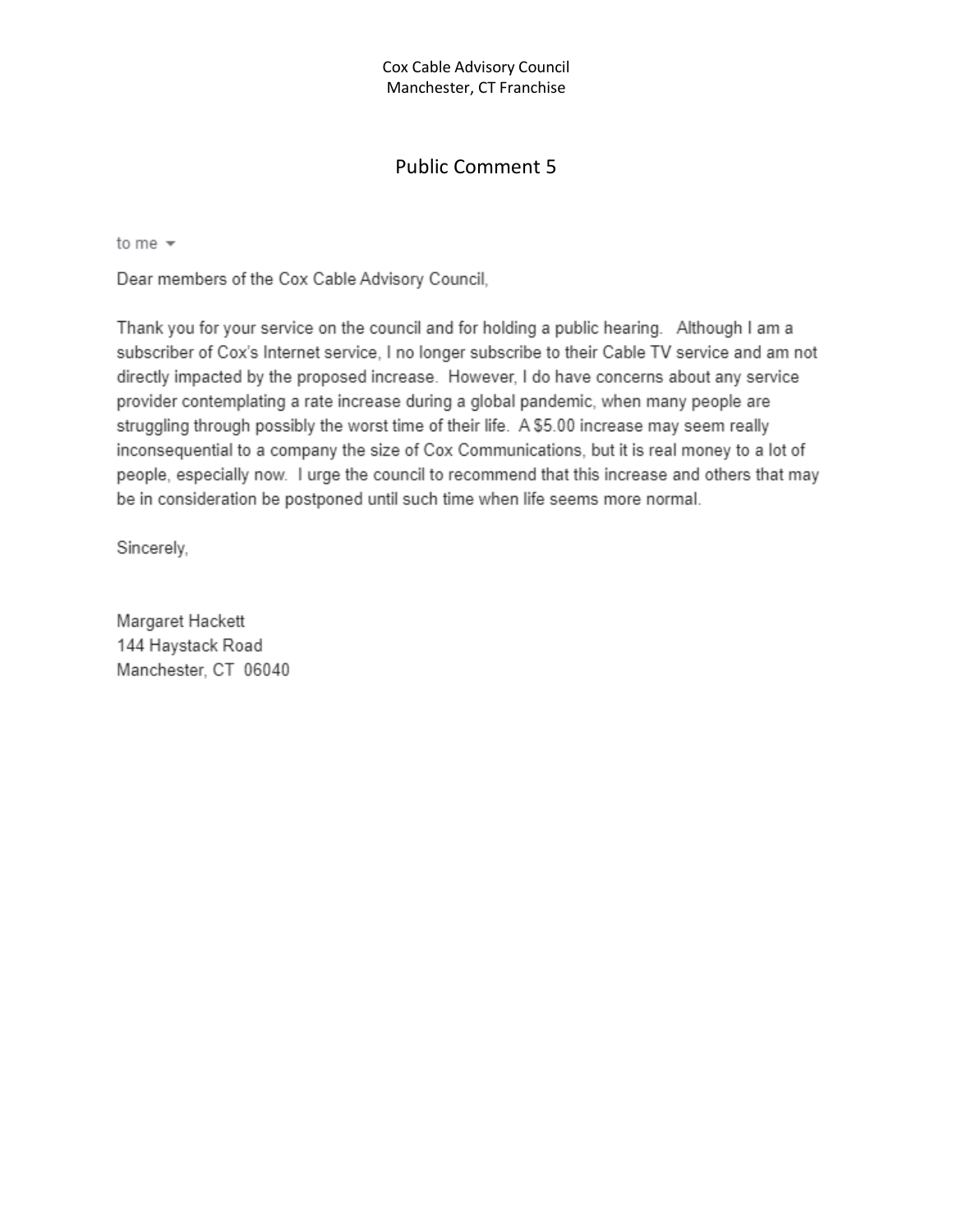### Notice from Cox, Received Jan 4, 2020 (Page 1 of 2)

COX

January 4, 2020

Mr. Jeffrey R. Gaudiosi Executive Secretary CT Public Utilities Regulatory Authority 10 Franklin Square New Britain, CT 06051

Dear Mr. Gaudiosi,

We wanted to let you know that effective February 4, 2021 we are increasing the rates of some of our video services to reflect the increased costs of doing business, particularly the rising costs of TV programming. We began communications to our customers 30 days prior to the increase, via bill message

We don't make this decision lightly as we know that any bill increase can have an impact. With that in mind, we remain strongly committed to helping our customers however we can during these unprecedented times.

Listed below is a list of our upcoming price changes.

| <b>Service</b>                            |          | <b>2020 Price</b>    |          | <b>Effective 12/3/2020</b> | Change     |  |
|-------------------------------------------|----------|----------------------|----------|----------------------------|------------|--|
| <b>Contour Flex Starter</b>               |          | \$25.00              |          | \$30.00                    | $+55.00$   |  |
| <b>TV Economy</b>                         |          | \$42.00              |          | \$47.00                    | $+ $5.00$  |  |
| <b>TV Essential</b>                       |          | \$85.49              |          | \$90.00                    | $+ $4.51$  |  |
| Contour TV (Advanced)                     |          | \$90.49              |          | \$95.00                    | $+54.51$   |  |
| Contour TV Ultimate                       |          | \$170.49             |          | \$168.50                   | $-($1.99)$ |  |
|                                           |          |                      |          |                            |            |  |
| <b>Grandfathered TV</b>                   |          |                      |          |                            |            |  |
| Contour Flex Economy                      |          | \$42.00              |          | \$47.00                    | $+ $5.00$  |  |
| <b>TV Economy Plus</b>                    |          | \$49.99              |          | \$56.00                    | $+56.01$   |  |
| <b>Contour TV Preferred</b>               |          | \$102.49             |          | \$107.00                   | $+ $4.51$  |  |
| AdvtV / Contour TV Premier                |          | \$114.49             |          | \$119.00                   | $+ $4.51$  |  |
| AdvTV Ult (ADVTVULT)                      |          | \$164.98             |          | \$162.99                   | $-(51.99)$ |  |
| AdvTV Ult w/ 4 Prem (ADVTVULT4)           |          | \$173.98             |          | \$171.99                   | $-(51.99)$ |  |
| AdvTV Ult w/ R6 DVR (ADVTVULT6)           |          | \$172.49             | \$170.50 |                            | $-($1.99)$ |  |
| CTV Ult w/ R6 DVR (CONTOURULT)            |          | \$172.49             | \$170.50 |                            | $-($1.99)$ |  |
| CTV Ultimate (CONTOURULT2)                |          | \$170.49<br>\$168.50 |          |                            | $-(51.99)$ |  |
| <b>Grandfathered Hispanic TV Packages</b> |          |                      |          |                            |            |  |
| <b>Super Mix</b>                          | \$100.49 |                      | \$105.00 |                            | $+54.51$   |  |
| <b>Contour Flex Starter Latino</b>        | \$35.00  |                      |          | \$40.00                    | $+55.00$   |  |
| Contour Flex Economy Latino               | \$52.00  |                      | \$57.00  |                            | $+ $5.00$  |  |
| Contour TV Latino                         | \$100.49 |                      | \$105.00 |                            | $+54.51$   |  |
| <b>Contour TV Latino Preferred</b>        | \$112.49 |                      |          | \$117.00                   | $+54.51$   |  |
| <b>Contour TV Latino Ultimate</b>         | \$182.49 | \$187.01             |          |                            | $+ $4.52$  |  |
| <b>DVR Service</b>                        |          |                      |          |                            |            |  |
| Starter DVR Service (R1)                  | \$4.99   |                      |          | \$5.00                     | $+50.01$   |  |
| <b>Essential DVR Service (R2)</b>         | \$12.99  |                      |          | \$13.50                    | $+ $0.51$  |  |
| Preferred DVR Service (R6)                | \$19.99  |                      |          | \$20.00                    | $+50.01$   |  |
| Ultimate DVR Service (R24)<br>\$29.99     |          |                      |          | \$30.00                    | $+50.01$   |  |
| <b>Surcharges</b>                         |          |                      |          |                            |            |  |
| <b>Broadcast Surcharge</b>                | \$13.50  |                      |          | \$16.00                    | $+ $2.50$  |  |
| <b>Regional Sports Surcharge</b>          | \$10.00  |                      | \$11.00  |                            | $+ $1.00$  |  |